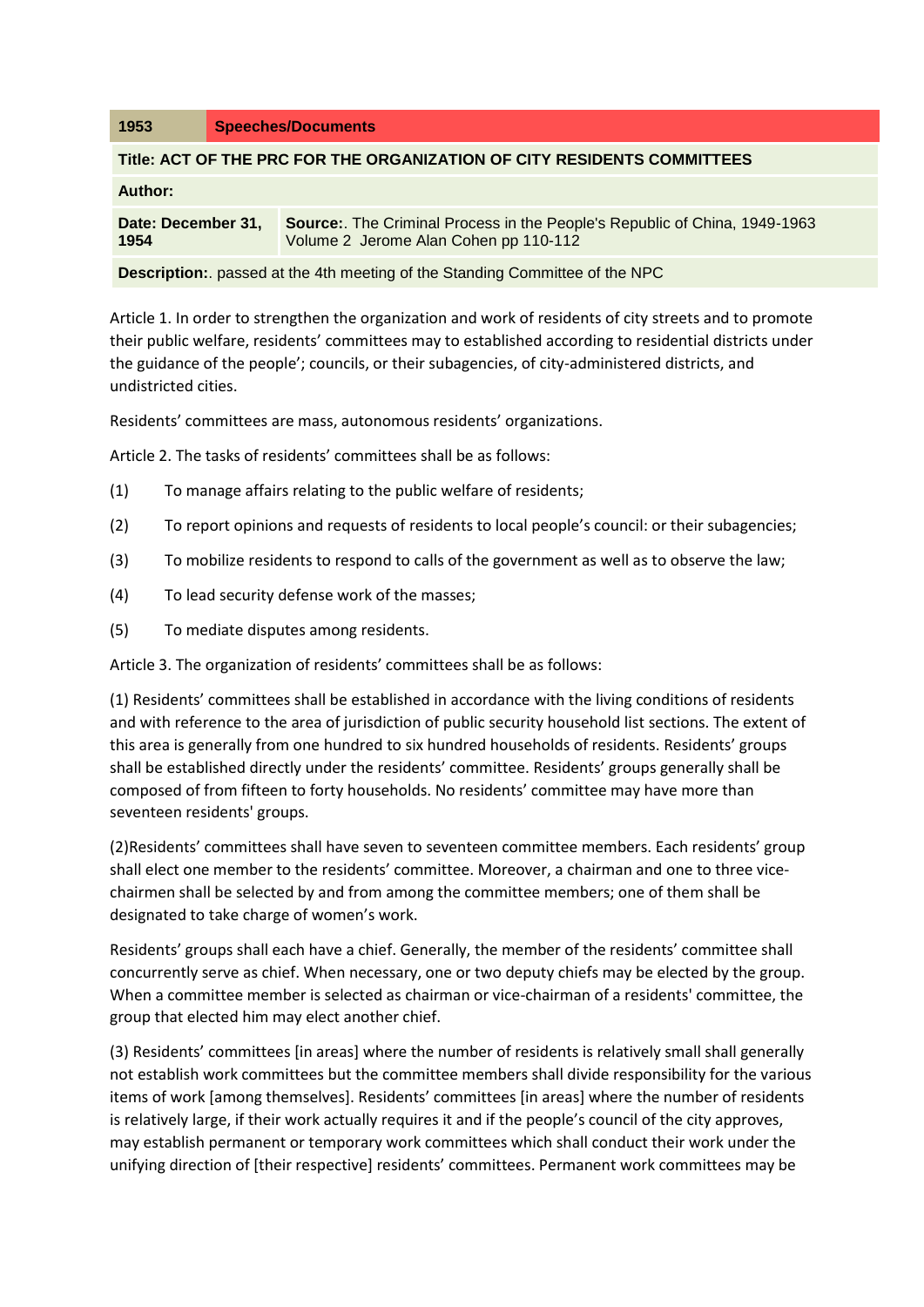set up according to social welfare (including special compensatory allowances), security defense, culture-education-health, mediation, women's [activities], and other work [categories], with five being the maximum number of permanent committees allowed. The dissolution of temporary work committees shall be announced upon conclusion of their work.

Work committees shall absorb the activists among residents to participate in committee work, but they shall as much as possible assign only one function to each person so that no individual's work burdens arc excessive.

(4) Residents who are controlled elements and other elements who have been deprived of their political rights shall [be allowed to] join residents' groups, but they may not serve as members of residents' committees, group chiefs, or members of work committees. When necessary, a group chief has the right to prevent such residents from taking part in certain meetings of the group.

Article 4. Every term of office for residents' committees shall be one year.

When a committee member is for some reason unable to serve in this capacity, lie may be replaced at any time in a regular election or a special election.

Article 5. Organs, schools, relatively large enterprises, and other such units generally shall not participate in residents' committees; however, they must send representatives to attend meetings relating to them which arc convened by residents' committees. Moreover, they must observe residents' committees' decisions and pacts relating to the public interest of residents.

In staff and worker dwelling districts and in relatively large collective dormitories where staff and workers reside in concentrated groups, residents' committees shall be established under the unifying guidance of the people's councils, or their subagencies, of city-administered districts and undistricted cities; or committees organized by labor unions and composed of members of the families of staff and workers shall concurrently perform the work of residents' committees.

Article 6. In city districts where minority nationality groups reside together, these minority nationality groups may separately set up residents' committees; where the number of minority households is relatively small, they may separately set up residents' groups.

Article 7. If work departments and other organs of the people's council of a city or a cityadministered district find it necessary to allocate tasks to a residents' committee or to any of its work committees, they shall, with the approval of the people's council of the city or the city-administered district, do so in accordance with a centralized plan. These work departments may exercise professional guidance over the relevant work committees of residents' committees.

Article 8. Residents shall observe residents' committees' resolutions and pacts relating to the public interest. When conducting their work, residents' committees, following the principles of democratic centralism and voluntarism of the masses, shall fully develop democracy and may not coercively command the masses.

Article 9. Miscellaneous public expenses of residents' committees and subsistence allowances given to their members shall be provided exclusively by the people's council of the province or of the city directly under the central authority, in accordance with standards the provisions for which shall be separately issued by the Ministry of Interior.